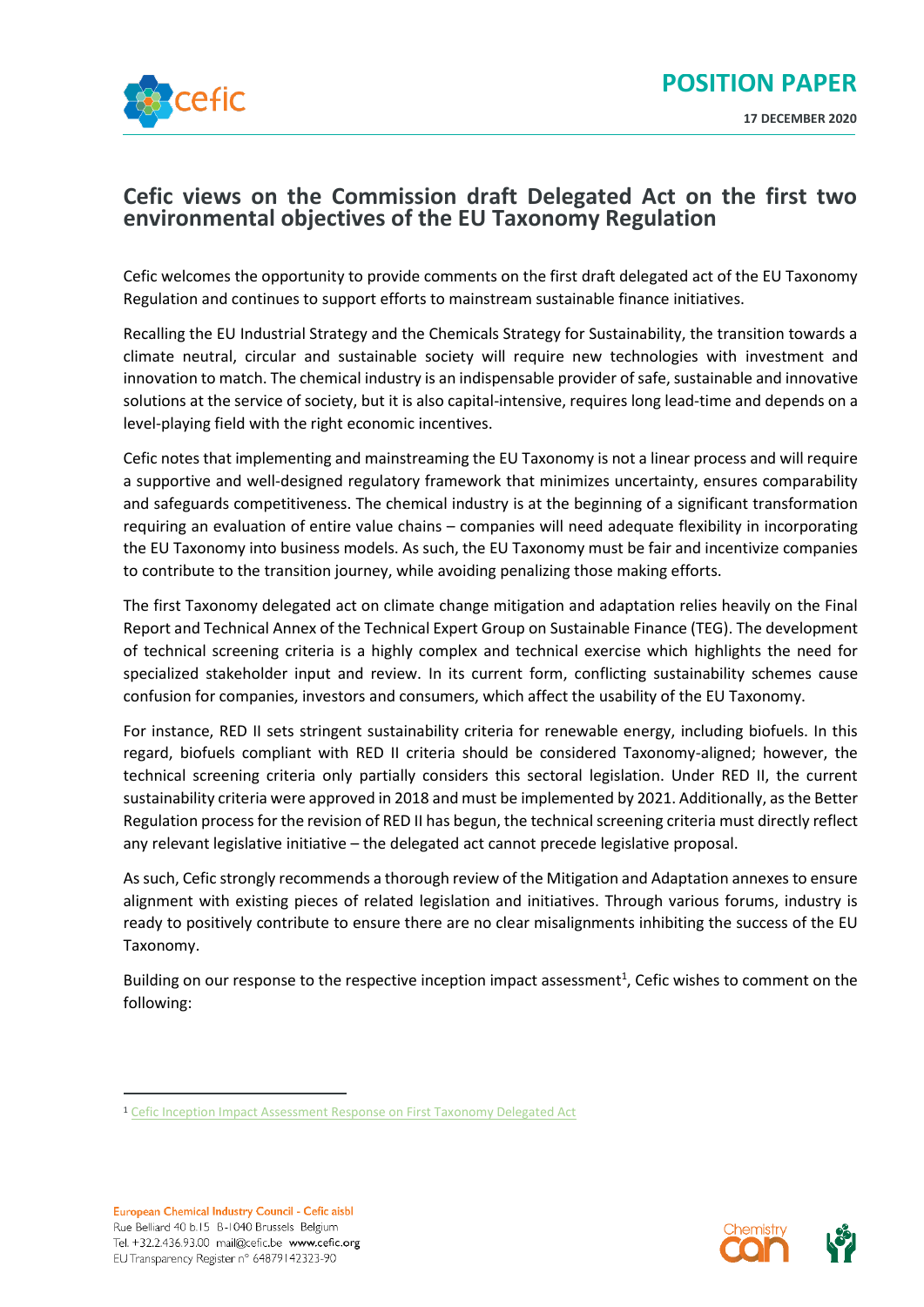# **1. Thresholds must be gradual, supportive and considerate of external circumstances**

Cefic recognizes the presented ambitious thresholds aim to capture the "best performance in the sector or industry"<sup>2</sup>; however, too stringent or continuously changing thresholds undermine necessary transitional and innovative efforts currently undertaken by the chemical industry, while limiting the investment universe. Thresholds must be supportive towards frontrunners while creating a constructive pull towards the others.

External factors beyond company control must be considered (such as national development strategies and renewable production capacity in Member States) while technological advancements of industrial processes (including energy efficiency and renewable energy consumption) are still not fully developed. As such, industry may not achieve climate ambitions in the intended timeframe, which may pose the risk of carbon leakage due to stagnation in the transitioning of sectors towards decarbonization because of lack of access to funding.

The EU Hydrogen Strategy outlines that hydrogen made from renewable energy sources is the longterm goal; however, in the short and medium term, other forms of low carbon hydrogen will play a key transition role. Moreover, the Strategy states that by 2050 investments in the range of €3-18 billion are required for low-carbon hydrogen.<sup>3</sup> The threshold outlined in the Mitigation Annex  $(2.256$  tCO<sub>2</sub>e/tH<sub>2</sub>) is incompatible with overarching EU ambitions as it effectively excludes hydrogen produced from retrofitted steam methane reformers. Additionally, the proposed threshold is more stringent than the final TEG Technical Annex proposal (5.8  $tCO_2e/tH_2$ ) despite the TEG amending its own mid-term recommendation (0.95 tCO<sub>2</sub>e/tH<sub>2</sub>) following similar stakeholder feedback.<sup>45</sup>

With reference to electricity consumption for chlorine manufacturing, the most modern installations are unable to achieve the 2.45 MWh/tonne of chlorine stipulated in both the Mitigation and Adaptation Annexes. At present, less than 3% of the installed capacity in Europe reaches this value, while the average of the industry is 2.68 MWh/tonne.<sup>6</sup> The additional criteria of attaining 100gCO<sub>2</sub>e/kWh or lower average carbon intensity (Mitigation Annex), which are also indicated for many other activities (such as for Combined Heat and Power Installation – CHP), is unachievable considering current electricity data in Europe.

# **2. Use of EU ETS benchmarks must be consistent with regulation while also considering limitations**

Cefic welcomes recognition that the manufacture of chemicals is necessary for a sustainable future. Cefic strongly questions the use of EU ETS benchmarks since these would exclude by definition 95% of installations from the criteria and do not represent a proper methodology for new investments. The annexes indicate values which reflect inter alia the new benchmarks of the  $4<sup>th</sup>$  period. It is essential that for a new project, compliance with EU Taxonomy criteria should be assessed only for the scope of this project, and not for the whole company. The calculation of GHG emissions must follow the same principles, methodologies and units as in the determination of the benchmarks. The current text suggests this has not been considered.

<sup>2</sup> *[Final report of the Technical Expert Group on Sustainable Finance](https://ec.europa.eu/info/sites/info/files/business_economy_euro/banking_and_finance/documents/200309-sustainable-finance-teg-final-report-taxonomy_en.pdf)* 

<sup>3</sup> *[European Commission Communication on A Hydrogen Strategy for a Climate-Neutral Europe](https://ec.europa.eu/energy/sites/ener/files/hydrogen_strategy.pdf)*

<sup>4</sup> [Taxonomy Technical Report of the Technical Expert Group on Sustainable Finance](https://ec.europa.eu/info/sites/info/files/business_economy_euro/banking_and_finance/documents/190618-sustainable-finance-teg-report-taxonomy_en.pdf) - June 2019

<sup>5</sup> *[Technical Annex of the Technical Expert Group on Sustainable Finance](https://ec.europa.eu/info/sites/info/files/business_economy_euro/banking_and_finance/documents/200309-sustainable-finance-teg-final-report-taxonomy-annexes_en.pdf) - March 2020* 

<sup>6</sup> [Chlor-alkali Industry Review \(2019-2020\)](https://www.chlorineindustryreview.com/wp-content/uploads/2020/09/Industry-Review-2019_2020.pdf)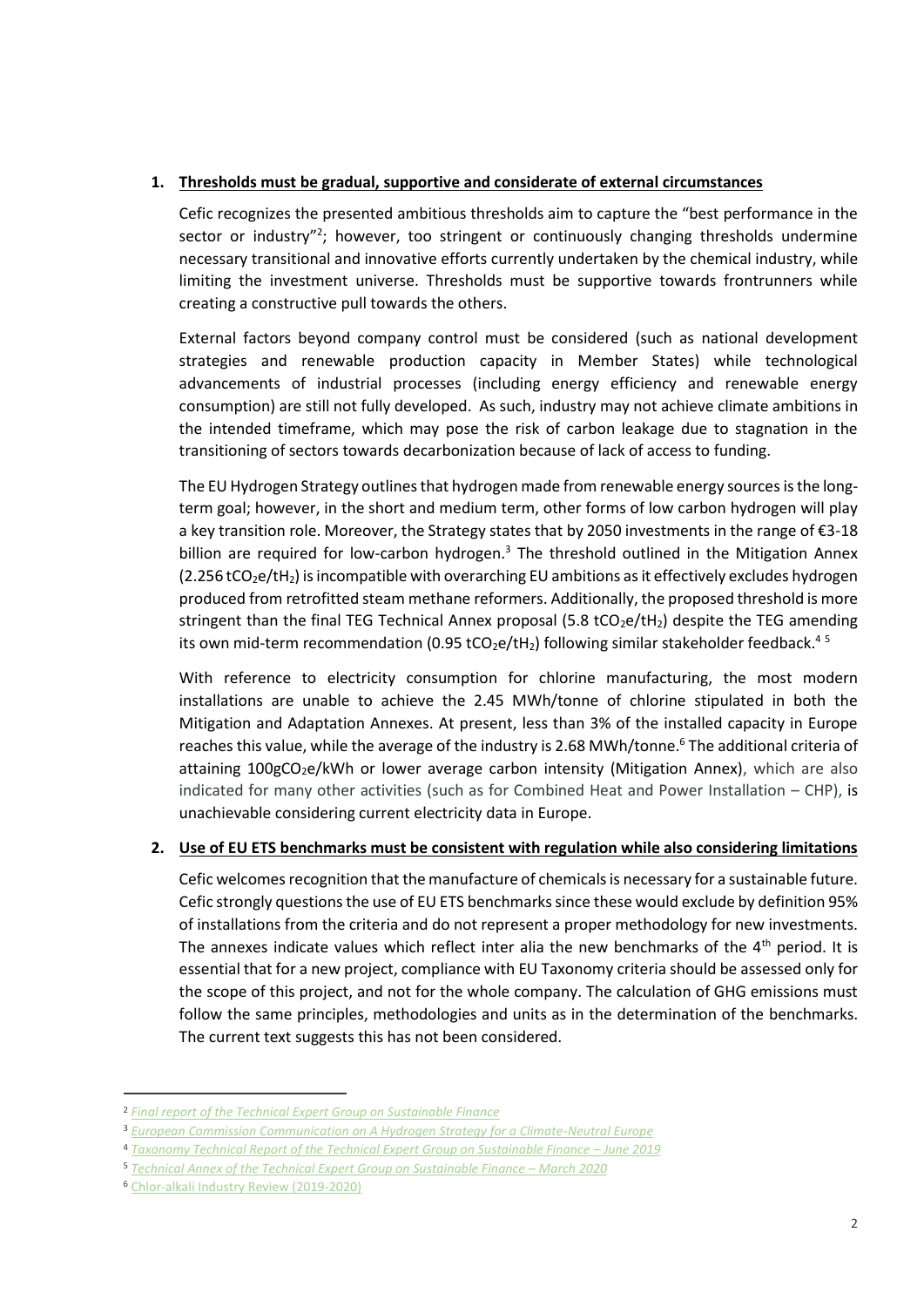The benchmark for crackers is defined in tonne  $CO<sub>2</sub>e$  per tonne HVC, where HVC stands for high value chemicals for which there are corrections for supplementary feed. In the annexes, these HVCs are limited to acetylene, ethylene, propylene and butadiene. This omits benzene and hydrogen which are part of the HVCs defined in the ETS benchmarks. Additionally, Section 3.13 (Manufacture of Organic Basic Chemicals), as defined by NACE 20.14, requires for instance all kinds of acetylene production, but the acetylene assessment has the to be done against the HVC benchmark, which refers only to the steam cracking process. This misalignment between NACE and EU ETS benchmark poses usability issues.

The error is more pronounced in the aromatics benchmark expressed in tonnes  $CO<sub>2</sub>e/tonne$ aromatics, whereas the ETS benchmark is expressed in tonnes  $CO<sub>2</sub>e/tonne$  CWT where CWT stands for complex weighted throughput.<sup>7</sup> Due to this method of calculation, the CWT of an aromatics plants is much higher than the sum of aromatics produced.

While GHG emission reduction based on the principles of benchmarks is understood, this approach is not suitable when modifications are made to existing plants to increase production while improving energy efficiency and GHG emission reduction, such as in the case of steam crackers. A cracker closely above the benchmark value and achieving the threshold due to the debottlenecking may qualify for financing but GHG emission reduction might be small. In contrast, a plant with initially high GHG emissions could have a project with high reduction potential but may fall short of meeting the threshold and would not qualify for sustainable financing. The benefits for reduction of GHG would however be much higher for the second project. For such debottlenecking projects, Cefic recommends consideration of an alternative threshold, based on the ratio (increase in GHG emissions) over (increase in capacity), to be below the threshold value*.*

#### **3. Further development of chemical recycling**

Cefic welcomes recognition of the manufacturing sector's role in the development of a circular economy for plastics, in addition to its emission reduction contribution.

We support the inclusion of chemical recycling in the technical annexes; however, in the material recovery from non-hazardous waste, only mechanical and separate collection are Taxonomyeligible. Chemical recycling complements plastic recycling options and is capable of processing contaminated and/or mixed plastic waste. The feed for chemical recycling is most often the material that is not usable in mechanical recycling streams. Chemical recycling technologies allow use of plastic waste as feedstock to produce new chemicals and plastics, including those used in high-quality applications such as food contact and food packaging, as well as medical. Lastly without chemical recycling the collected plastics not mechanically recycled would end up being incinerated (with or without energy recovery), exported or landfilled.

Cefic also recommends to add "partially" in the screening criteria for chemical recycling, as the request that manufacture of plastics fully originate from chemical recycling is constraining and difficult to fulfil for some chemical recycling processes, leading to mixing feedstock from fossil and recycled origin; thus, requiring a mass-balance approach for which standards are under

<sup>7</sup> [Commission Decision of 27 April 2011 on determining transitional Union-wide rules for harmonized free allocation of emission](https://eur-lex.europa.eu/legal-content/EN/TXT/PDF/?uri=CELEX:32011D0278&from=EN)  [allowances pursuant to Article 10a of Directive 2003/87/EC of the European Parliament and of the Council](https://eur-lex.europa.eu/legal-content/EN/TXT/PDF/?uri=CELEX:32011D0278&from=EN)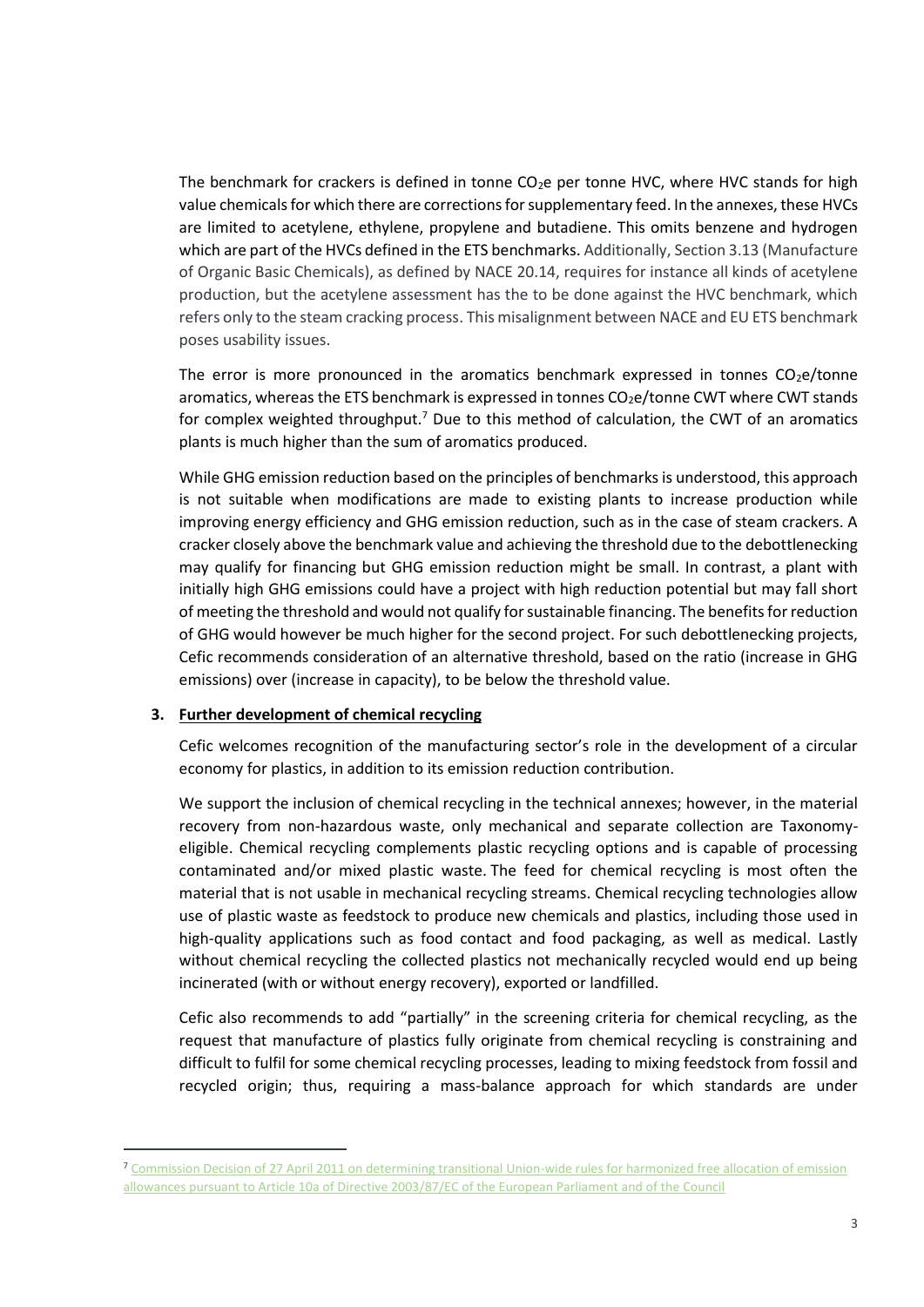development at ISO 22095:2020<sup>8</sup>. Similarly, "partially" should also be added to plastics manufactured via mechanical recycling. Note that overly stringent criteria risks discouraging frontrunner companies and investors from undertaking significant investments.

Additionally, chemical (and mechanical) value chains require the mixing and/or co-processing with virgin fossil material during the transition towards a circular economy. Therefore, mixing and/or co-processing at later value chain steps should be considered Taxonomy eligible.

#### **4. Support for the development of a bioeconomy**

Biomass-derived chemicals can help improve resource efficiency, reduce  $CO<sub>2</sub>$  emissions, deliver circular solutions and contribute to the ambitions of the European Green Deal. In its current form, the draft delegated act excludes the use of food and feed crops in Section 3.13, 3.16 (Manufacture of plastics in primary form), 4.13 (Manufacture of biogas and biofuels for use in transport ) and 5.7 (Anaerobic digestion of bio-waste); however, it is included when biomass is used for Section 4.8 (Electricity generation from bioenergy), 4.20 (Cogeneration of heat/cool and power from bioenergy) and 4.24 (Production of heat/cool from bioenergy). This inconsistent approach hinders the development of a flourishing bioeconomy and creates an uneven playing field between different sectors. Focus should rather be on setting and enforcing smart criteria for sustainable production of biomass.

Further, the provisions under 4.13 (Manufacture of biogas and biofuels for use in transport) should be widened and refer only to the manufacture of biogas and biofuels.

With focus on Section 5.7, Point 4 of the technical screening criteria suggests digestate should be used as a fertilizer. While this is the best way to utilize the digestate (a biogas plant will strive for this), there are certain regions (i.e. North West Germany, the Netherlands) that cannot take on more digestate as fertilizer due to existing nitrate levels in the soil. Additionally, certain wastes may also contain heavy metals over the limits allowed by Annex I of Regulation (EU) 2019/1009<sup>9</sup> or plastics preventing them to be used as fertilizer; therefore, the delegated act should allow for other uses of the digestate such as input to chemicals.

# **5. Transport and Storage of CO<sup>2</sup>**

As highlighted in the TEG Technical Annex "the transport and storage of  $CO<sub>2</sub>$  should be considered essential to the infrastructure of a modern, sustainable society"<sup>10</sup> and Section 5.11 (Transport of  $CO<sub>2</sub>$ ) of the delegated act annexes should cover all possible transport modalities (including ship/barge, train, truck and pipelines). Additionally, the word "directly" should be removed from Point 2 as it may cause complications for cases where  $CO<sub>2</sub>$  is processed in intermediate storage before being transported for permanent storage.

In Section 5.12 (Underground permanent geological storage of  $CO<sub>2</sub>$ ), "exploration" is used in combination with references to "geological formation". By integrating "exploration", the criteria

<sup>8</sup> ISO 22095:2020 "Chain of custody – General terminology and models"

<sup>9</sup> [Commission Regulation of 5 June 2019 laying down rules on the making available on the market of EU](https://eur-lex.europa.eu/legal-content/EN/TXT/?uri=CELEX%3A32019R1009) fertilizing products and amending Regulations (EC) No 1069/2009 and (EC) No [1107/2009 and repealing Regulation \(EC\) No](https://eur-lex.europa.eu/legal-content/EN/TXT/?uri=CELEX%3A32019R1009) 2003/2003

<sup>10</sup> **Technical Annex of [the Technical Expert Group on Sustainable Finance](https://ec.europa.eu/info/sites/info/files/business_economy_euro/banking_and_finance/documents/200309-sustainable-finance-teg-final-report-taxonomy-annexes_en.pdf) - March 2020**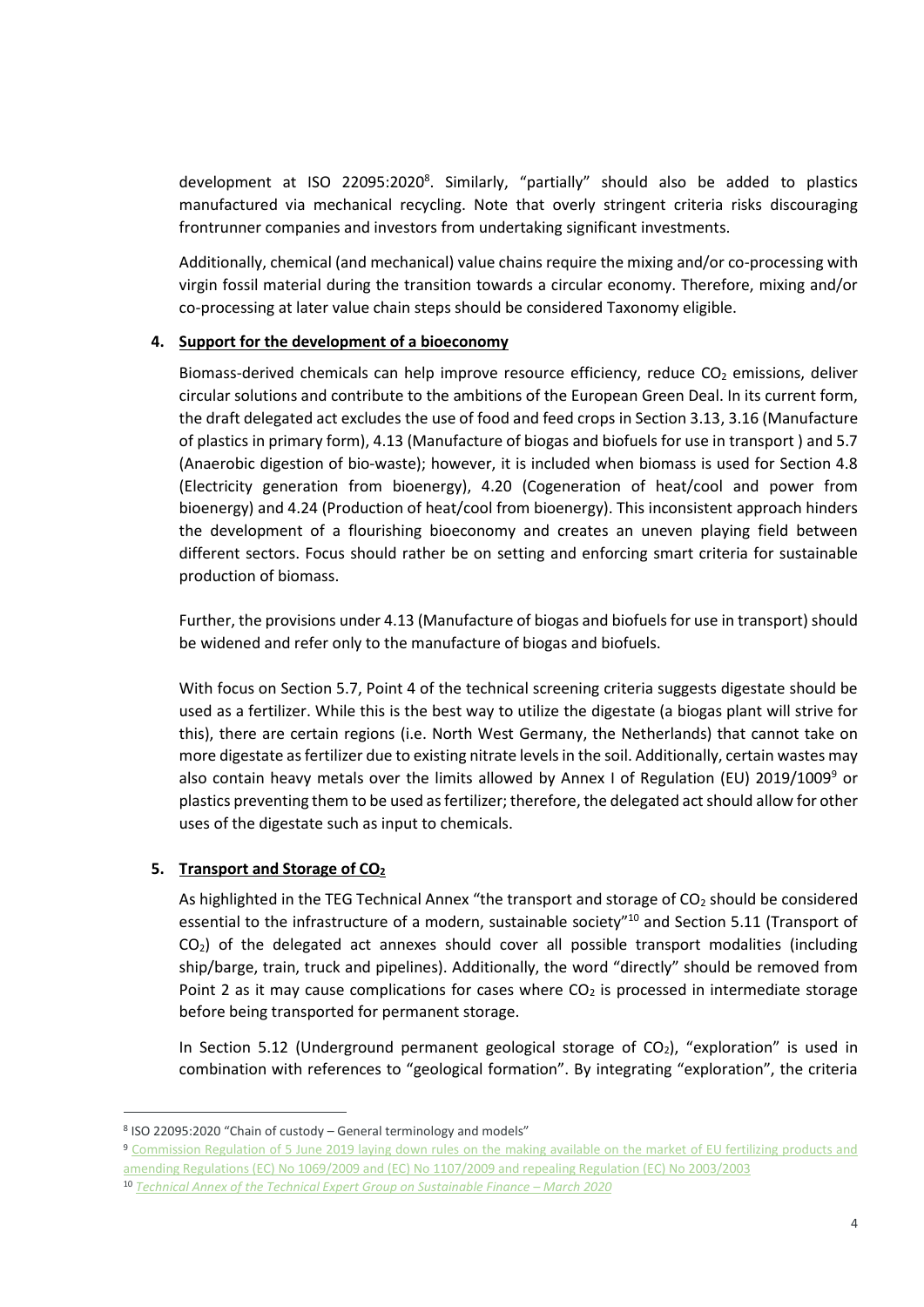may be interpreted as requiring saline aquifer storage; therefore, we recommend deletion of the term.

# **6. Life-Cycle Analysis and Third-Party Verification**

Throughout the Mitigation Annex<sup>11</sup> the technical screening criteria states that "quantified life-cycle GHG emissions [must be] verified by an independent third-party". Cefic welcomes life cycle thinking but notes that Life-Cycle Analysis (LCA) is conducted at a product or service level and is often intended for internal use to identify improvement potential. To have each LCA verified by a third-party represents a significant cost and would be extremely time-consuming. According to the ISO 14044 LCA standard<sup>12</sup> a critical review is always required but may be carried out by a qualified internal or external expert. A costly third-party critical review by a panel of interested parties is required only when the results of an LCA are intended to be used for comparative assertions disclosed to the public, such as in marketing materials.

With reference to Section 9.1 (Research, development and innovation), should a company already have a Science-Based Target (SBT) for GHG emission reduction with a roadmap, all investments and research used to establish new solutions and bring about engineering improvements (which are part of that established roadmap to meet the SBT) could also be seen as substantial contributions. This is because the SBT is calculated to ensure fair contribution to global emission reduction ambitions outlined in the Paris Agreement.

Having assurance on the process is sufficient for compliance with the EU Taxonomy. An audit partner can assure whether it is reasonable to assume a company has assessed the portfolio correctly, whether LCAs have been carried out according to the ISO standard, and whether the company has reported on the outcomes in a complete and consistent manner.

It is important that the LCA approach is consistently applied throughout the EU Taxonomy. For instance, improvements related to Point 1 in Section 5.4 (Renewal of wastewater collection and treatment) must be considered in an LCA approach.

# **7. Consideration of unique circumstances for Research, Development & Innovation**

Cefic welcomes Section 9.1 as research, development & innovation (RD&I) will be critical in delivering the solutions for a climate-neutral economy. A well-designed EU Taxonomy may contribute to better alignment of the objectives of RD&I activities along the Technology Readiness Level (TRL) – with high flexibility at low TRL (i.e. TRL 2) and gradual granularity toward higher TRLs (i.e. TRL 6).

An EU Taxonomy applied to RD&I must be technologically neutral and consider all possible technological solutions, apply appropriate criteria and methodologies to evaluate technology impact (as impact may depend on time and location for implementation), and consider key aspects

<sup>11</sup> 3.12 (Manufacture of chlorine); 3.13 (Manufacture of organic basic chemicals); 3.16 (Manufacture of plastics in primary form); 4.6 (Electricity generation from geothermal energy); 4.7 (Electricity generation from gaseous and liquid fuels); 4.18 (Cogeneration of heat/cool and power from geothermal energy); 4.19 (Cogeneration of heat/cool and power from gaseous and liquid fuels); 4.22 (Production of heat/cool from geothermal energy); 4.23 (Production of heat/cool from gaseous and liquid fuels); and 9.1 (Research, development and innovation).

<sup>12</sup> ISO 14044:2006 "Environmental management – Life cycle assessment – Requirements and guidelines"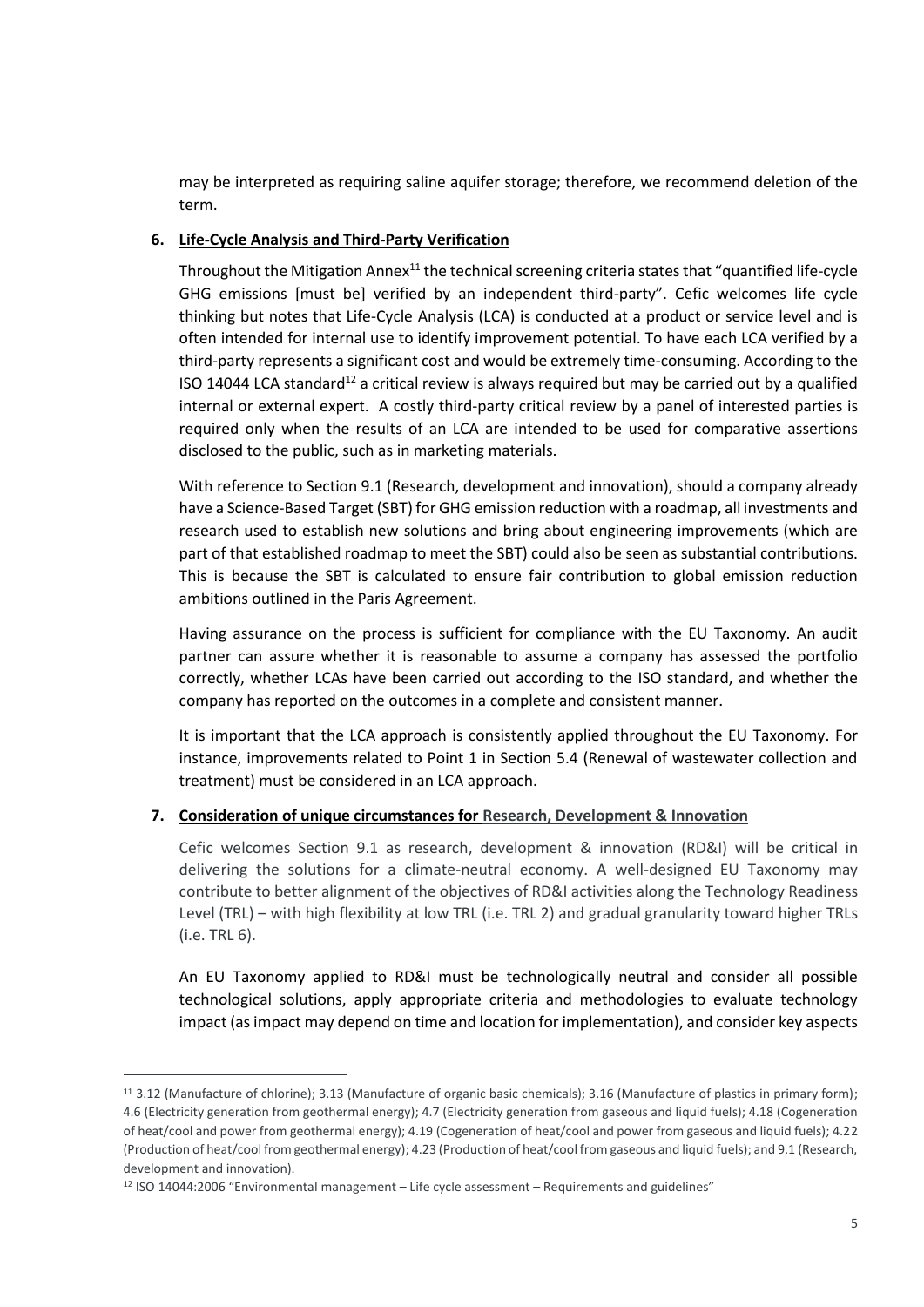of technology development (including time, evaluation of impact and elements specific to the scale-up of innovative process technologies in the chemical industry).

It is also important to ensure an appropriate balance of financial support between high TRLs (in particular demonstration of first-of-its-kind plants) and lower TRLs (needed for the development of new breakthroughs). Such information should be communicated to investors in portfolio assessment. In addition to financial risk-sharing, an appropriate European policy framework is critical to enable investment in innovation technologies, which are often not cost-competitive with optimized conventional production routes.

#### **8. Greater clarity of key terms to avoid inconsistent application**

The technical screening criteria must have clear definitions of key terms and they need to be consistently applied across all economic activities.

The "additionality" criterion<sup>13</sup> is unclear. In its current form, it implies that an activity being accepted for financing as a sustainable investment (based on compliance with the Taxonomy Regulation) is a condition to demonstrate additionality. In this case, it should be evidenced that without the activity being accepted for finance, it would not have been possible/implemented, or the area would have been used for other activities that would have a negative climate impact. Such rationale is incompatible with the spirit of the Taxonomy Regulation as it is not a mandate for financing. In the sections it is utilized, there is implication that private investors that do not require access to third party financing could be discouraged to invest in protection or enhancement of natural sinks since that activity may not qualify as a Taxonomy-eligible activity.

There is also an absence of definition in key terms, such as in Section 4.25 (Production of heat/cool using waste heat) where "waste heat" is not defined. Other terms, including "net zero energy use" in Section 5.3 (Construction, extension and operation of wastewater collection and treatment) are unclear given the context.

Furthermore, recognition of the production of specialty chemicals is required in the EU Taxonomy. Specialty chemicals provide key ingredients that serve as (co-) enablers for markets, by for instance contributing to climate change mitigation and adaptation measures while also meeting DNSH criteria. The production of elastomers for underwater cables in conjunction with off-shore wind parks or carbon fiber-based materials applied in car manufacturing allowing for weight reductions, serve as examples to illustrate the need to improve clarity of the EU Taxonomy in this regard.

Finally, it remains unclear what NACE codes are to be used for activities not covered by the EU Taxonomy.

#### **9. Consistency across different economic activities**

Cefic recognizes the tremendous work achieved by the TEG in developing technical screening criteria for 70 climate change mitigation and 68 climate change adaptation activities, in addition to

<sup>13</sup> Sections 1.4 (Afforestation), 1.5 (Rehabilitation and restoration of forests), 1.6 (Reforestation), 1.7 (Improved forest management), 1.8 (Conservation forestry) and 2.1 (Restoration of wetlands)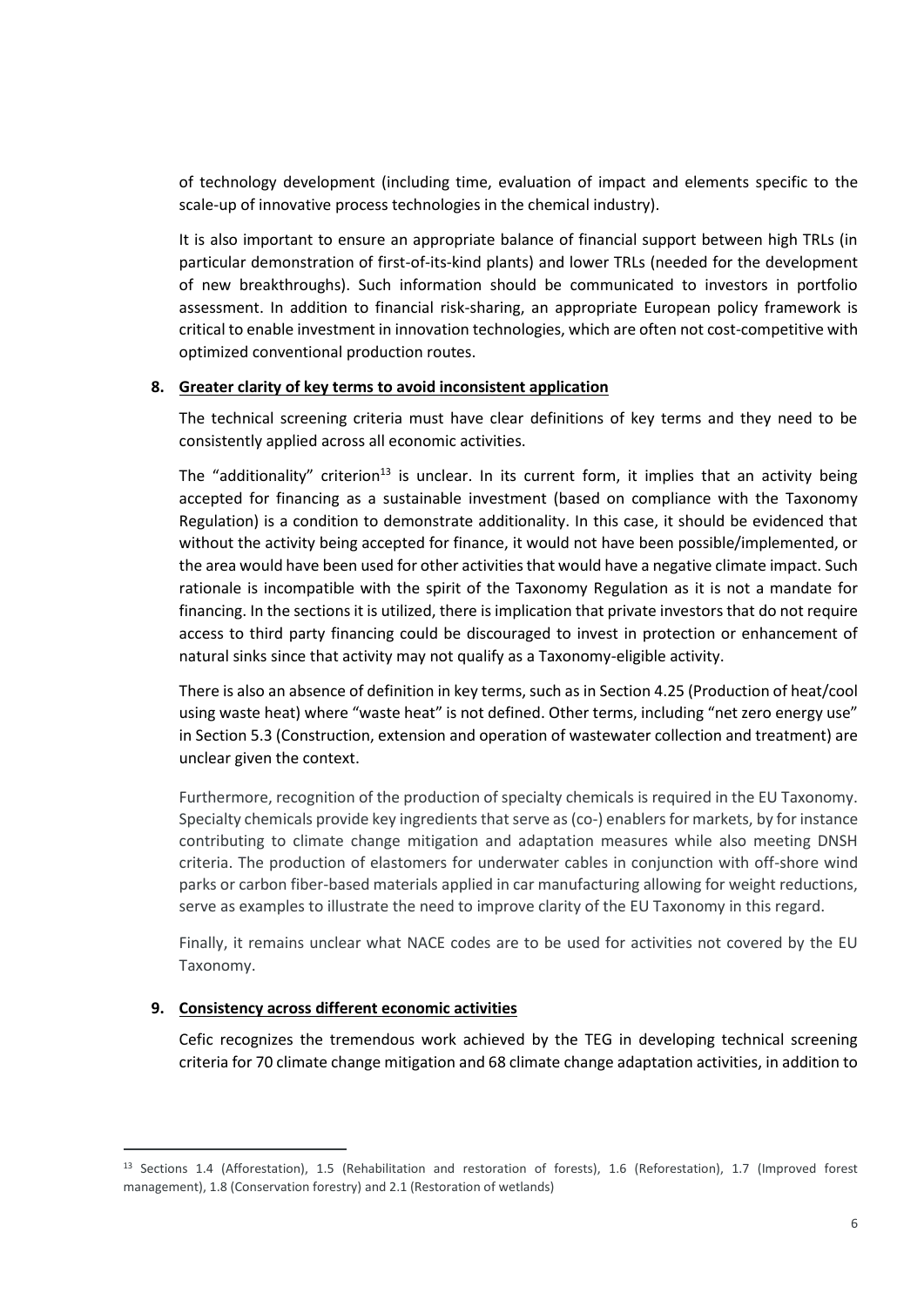DNSH criteria for the other environmental objectives. At this stage, criteria for certain economic activities are more developed in comparison to others, which poses difficulties in application.

For instance, in Section 1.3 (Livestock Production) there is a positive listing of specific products which effectively dereferences others not quoted. For auditing purposes, there is a requirement to explain deviation from the mentioned products, even though the list of suggestions is not meant to be exhaustive. In this context, such listings would hinder the use of authorized feed additive technologies, nutritional techniques, and digestibility improvements which would positively contribute to reducing environmental impact.

When comparing the different economic activities in the technical screening criteria, there are several cases of misalignment. For example, in comparison to the rest of the delegated act (and contrary to the recommendations of the TEG) there are inconsistencies in references to fertilizers in Sections 1 and 2. In the Forestry and Restoration of Wetlands sections there is a prohibition on the use of fertilizers under the DHSH criteria, while in other activities the use of fertilizers is (in a targeted way) allowed (Section 1.1 – Growing of non-perennial crops). To ensure the successful implementation of the EU Taxonomy, all economic activities must reflect existing EU legislation and align with other economic activities covered.

Finally, we note that there are specific references to the type of activity (i.e. enabling according to Article 10(1), point (i) or Article 11(1), point (b); transitional according to Article 10(2)); however, some activities lack this clear attribution. For consistency, each economic activity should have these specific references. In this context, the coverage of activities enabling adaption must be expanded. Currently, few activities in the Adaptation Annex are labelled accordingly (namely in Section 9 and 10); however, other activities (i.e. Section 3.5 – Manufacture of other low carbon technologies) may include or be described to include solutions that also enable adaptation. Such activities must be considered, since a limitation of the scope cannot be justified against the framework of the Taxonomy Regulation. In line with this approach, the TEG Report widely included screening criteria for both adapted activities and activities enabling adaptation.

#### **10. Proper application of existing legislation and principles of Better Regulation**

Given the recognition of its role in achieving the objectives of the European Green Deal, the chemical industry relies on predictable, workable and evidence-based legislation which can be assured through the proper application of the Better Regulation Guidelines. Additionally, delegated acts must consider existing EU legislation (EU ETS, RED II, REACH, waste legislation etc.) in order to avoid overlap, gaps and conflicts in applicability.

There are examples of where references to important chemicals legislation are deleted (in comparison to the TEG Technical Annex) such as the deletion of compliance with REACH and RoHS in the Pollution Prevention and Control DNSH criteria for Section 3.5. Additionally, in the various Forestry sections<sup>14</sup> (EU) Regulation 2020/853 is consistently mentioned. This reference is incorrect and should presumably be (EU) Regulation 2020/852.

<sup>14</sup> Sections 1.4 (Afforestation), 1.5 (Rehabilitation and restoration of forests), 1.6 (Reforestation), 1.7 (Improved forest management), 1.8 (Conservation forestry)